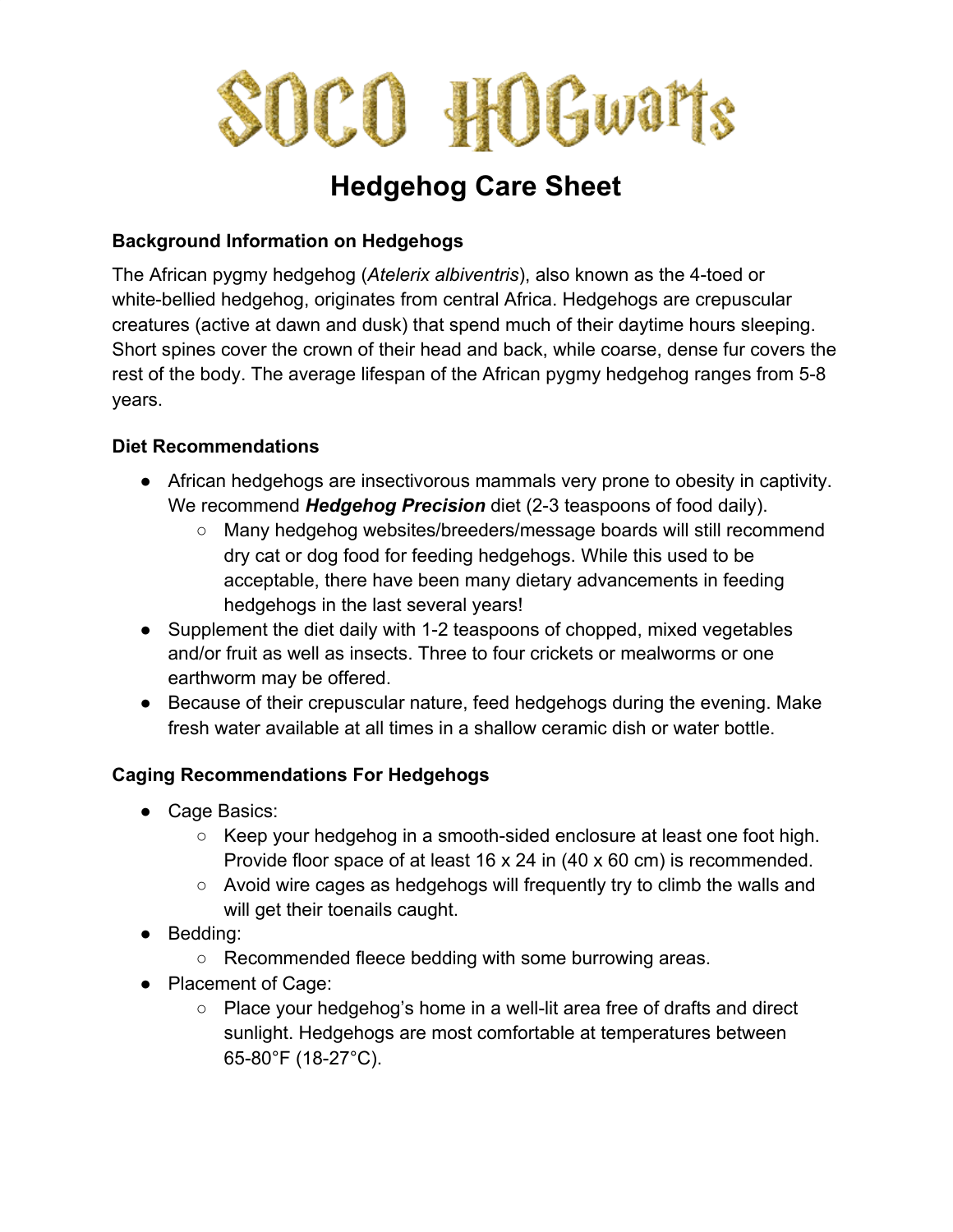# OCO HOGwarts

## **Hedgehog Care Sheet**

- Cage furniture and Tovs:
	- **Provide a hiding place for your hedgehog**. This can be as simple as a piece of 4 in (10 cm) PVC pipe or an old shoebox with a hole cut in one end. Replace cardboard boxes every 2-3 weeks.
	- Your pet will use a litter pan if provided with one. Place a shallow box or tray 2-3 in (5-8 cm) deep should be low enough to allow your hedgehog to climb in with little or no effort. Half-fill the pan with dust-free, non-clumping cat litter. Some hedgehogs begin to use their litter pan very quickly, while others take more time. Be patient.
	- An exercise wheel will help your hedgehog remain trim and healthy. A commercially available "Hedgehog Wheel" is safest since it has a solid or mesh-covered running surface to prevent toes or limbs from getting caught.

## **Hedgehog Behavior and Handling**

- Hedgehogs startle easily, but they can be approached and slowly tamed when approached with care and patience.
- Start by looking and listening to your pet. Chirping, whistling and purring sounds usually indicate your hedgehog feels safe and content. A snorting, hissing, or clicking animal is frightened or aggravated.
- Body language may also be used to evaluate your hedgehog. When frightened, hedgehogs will curl up into a ball with their quills erect to protect the face and soft, vulnerable belly. Most hedgehogs slowly uncurl after a few minutes. If only the spines on the head are erect, this usually means the hedgehog is cautious and uncertain. When the spines lie flat on the body, your hedgehog is calm and comfortable.
- There are over 5,000 quills on the hedgehog. Quills are modified hairs that contain air chambers that make the quills light. Young hedgehogs will shed their quills starting at about 2-6 months of age. During "quilling" your hedgehog may roll into a ball for long periods of time. It may hiss and exhibit a poor appetite. It is acceptable to handle your hedgehog during "quilling", just be careful and patient. "Quilling" usually takes about a month, and afterwards your hedgehog will return to normal behavior.
- "Annointing" is a normal behavior performed when a hedgehog is confronted by a new object or smell in its environment. The hedgehog will lick the new object